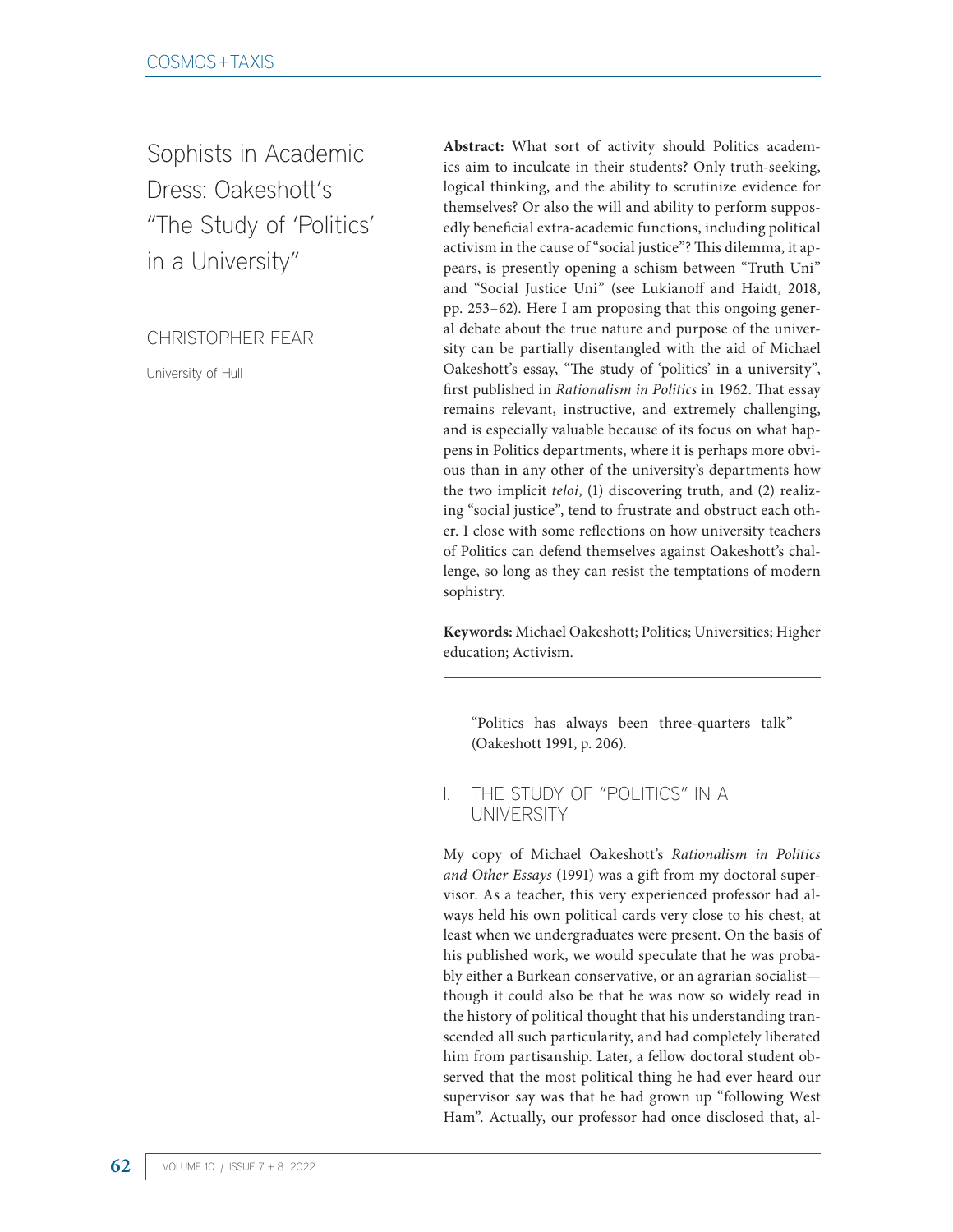though his politics were of "a pinkish tinge", he nevertheless recognized with Burke the importance of beginning political analysis with "where we are". That was the closest thing to a personal view of politics that we ever got out of him.

By contrast, certain of his (younger) colleagues in the department plainly used our lectures to advocate their own views. Some would build their case fairly logically, but others allowed rhetoric to do much of the heavy lifting, *ad lib*-ing sneering comments and jokes about their conservative or "neoliberal" enemies. Others simply preached. All of them, I am sure, meant well, and thought that such teaching methods were justified by their moral obligation to "teach for social justice"—that is, to transform centrist/conservative/ apathetic undergrads into graduates committed to the same views and causes as themselves.

The rights and wrongs of the practices I have just described are hotly contested. At stake is whether academic teachers should only aim to (as Stanley Fish puts it) "teach materials and confer [academic] skills", or whether they should try in addition to "produce active citizens, inculcate the virtue of tolerance, redress injustices, and bring about political change" (Fish 2008, p. 66). It is the latter view that is presently hegemonic: it has gripped not only activist lecturers, but also the high-minded elite authors of university "strategy" documents. But it is still possible to take the opposite view, and for now it is not career-ending to do so openly.

This debate is, I think, the current incarnation of an ancient quarrel which usually concerns the idea of a university in general, and of course it has therefore been shaped by milestone contributions from Cardinal Newman, Karl Jaspers, and others. But it especially concerns the academic teaching of Politics. (I will use an upper-case "P" for the academic field: see Connelly 2005). This is why Oakeshott's essay, "The study of 'politics' in a university", which I first encountered in the volume given to me by my mild-mannered professor, is especially relevant. Though he takes the unfashionable side of the quarrel, which was perhaps less troublesome in 1962 than it is now, Oakeshott's questions are still our questions. He asks "What study under the plausible name of 'Politics' is an appropriate component of a university education?", and what is the "suitable body of information to be imparted" by the teaching of it? (Oakeshott 1991, p. 186). His answers are chastening, but they are also helpful.

### II. A UNIVERSITY EDUCATION

#### **2.1 Academic and vocational education**

Oakeshott's contention is not that Politics cannot be taught, but that it is not "appropriate" to do so in a university, because the teaching of Politics adopts a mostly *vocational* character, and this is alien to the true nature of a university (1991, p. 195). Vocational education teaches a person to think "practically" in relation to a particular manner of living. It imparts "skills" pertinent to current life, and these skills have intellectual content, consisting of certain facts, theories, and doctrines, which Oakeshott calls "technical" knowledge, or "technique" (1991, pp. 191–3). Technical knowledge is valuable insofar as it can advance or continue a manner of living in practice—that is, insofar as it is useful for getting something *done* (1991, p. 195). So its content is not incidental: it is the content needed for answering typically "technical" questions, such as "How does it work?", and "How can it be improved?". "Technical" questions are of course presupposed by many of the vocations that are now part of every university's prospectus, especially (in the UK) since the difference between universities and polytechnics was cancelled in 1992: "How should the illness be cured?", "How can it be made to run on less fuel?".

The teaching of Politics in universities, Oakeshott says, has assumed a *de facto* vocational character, primarily because some academics are "interested in politics in the vulgar sense" (1991, p. 213). Facing "the problem of raising the study of politics above the level of 'current affairs' and [attempting] to give it a respectable intellectual content", they have adopted the model of "technical" knowledge—i.e. the sort of knowledge a student needs for "doing" something (1991, p. 214).

But a university education is different from a vocational education—though also, for Oakeshott, civically complementary to it (1991, p. 190). Properly, a university education is *detached* from the "*hic et nunc*,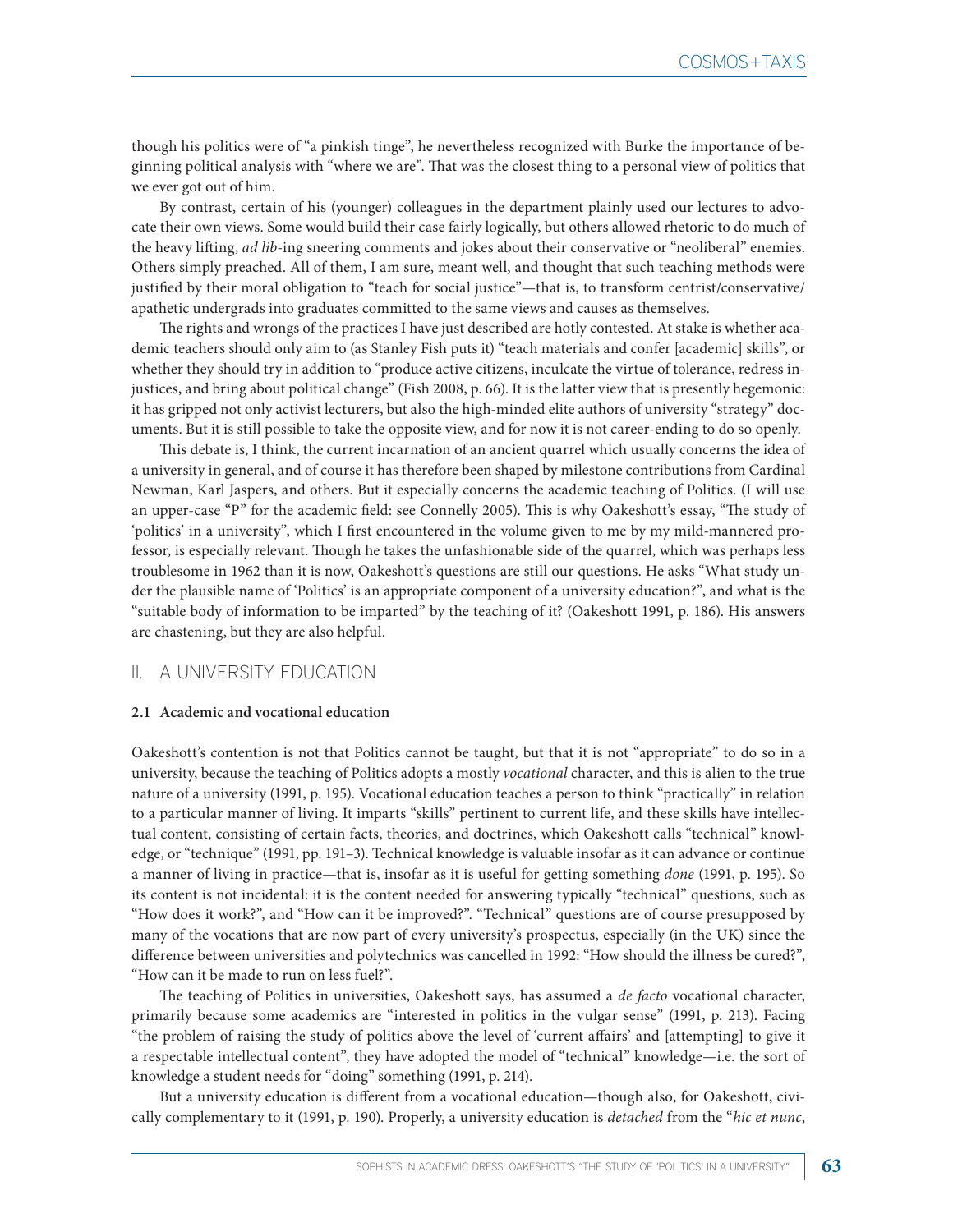the here and now, of current living", and is "liberated from the distracting business of satisfying contingent wants" (1989, pp. 24, 28). It is peculiar to academic teaching that its value does *not* derive from the usefulness of the facts, theories, and doctrines that are studied. Instead, academic teaching attempts to impart familiarity with the *languages* peculiar to academic disciplines (1991, pp. 196-7). Academics are not necessarily any better at teaching than teachers of other kinds—or any worse. But where a school history teacher must know his subject, and may explore in his spare time a good deal of historical literature, he is not usually involved in original historical research. An academic historian, however, is necessarily also a "learner". He *is* involved in historical research, and is therefore proficient in the research methods of his discipline, which enables him to solve historical problems independently. In Oakeshott's terms, the academic historian explores not only the "literatures" of his field (discoveries made and recorded by others), but also the "language" of history—the manner of thinking of the historian. And it is this *latter* that academic teaching is uniquely suited to imparting.

The university, then, offers "an education in 'languages' rather than in 'literatures'"; it imparts the manners of the "conversation", and maintains "the whole intellectual capital which composes a civilization" (1991, pp. 193-4). It is the role of the university to perpetuate the conversation between "a variety of human activities, each speaking with a voice, or in a language, of its own" (1991, p.187). Thus civilization reinvests some of its "capital", its investigative manners of thought and conversation, in itself, rather than consuming them all in *practical* ends. Accordingly, the teaching objective of a university is to induct undergraduates into this "conversation" by familiarizing them with one or more of the languages in which it is held—to make *convives* of them (1990, p. 214; see also Burwood 2009, p. 501). The academic teaching objective is not to supply students with a lot of technical information for some practical use; indeed no *particular* information is necessary to meeting the teaching objectives of a university at all. Undergraduates are thus "recognized spectators" (1991, p. 196); they may "enjoy the 'leisure' which is denoted by thinking without having to think in the pragmatic terms of action and talking without having to speak in terms of prescription or practical advice" (1991, p. 199).

### **2.2 Politics as a vocation**

There seem to be good reasons for accepting that at least some teaching in Politics adopts the vocational character as Oakeshott defines it. Our courses of study seem to meet Oakeshott's three conditions of a vocational education (1991, p. 205): there is, first, "a specific skill generally recognized to be entailed in a current manner of living" (1991, p. 201). (One who denies that there is such a thing as "political skill" would have Machiavelli to contend with, as well as today's special advisors and political strategists.) There is, second, a population of people who desire to acquire this skill—a population which, owing to the nature of modern politics, is "larger, more miscellaneous and consequently less precisely determined" than those that pursue other vocations. And, third, this skill has some intellectual content, "something in connection with this skill which is capable of being taught" (1991, pp. 192, 201).

Thus, Politics academics disseminate information about "government and the instruments of government" (1991, p. 201), and they seem to do so for implicitly practical reasons: this knowledge is to be put to use in a manner of living—i.e. in political work, in getting political things *done*. It is assumed that the Politics student should be equipped to answer characteristically vocational questions, such as "How does it work? How can it be improved? Is it democratic? and so on" (1991, p. 210). A prospective politician would obviously be disadvantaged by lacking the "technical" knowledge that other prospective politicians might have acquired: how political parties choose their leaders, how candidates are elected to office, how laws are made, the duties of civil servants, how to write a persuasive speech, and so on. But this attempt to teach Politics vocationally has resulted, Oakeshott says, in "a curriculum of study of unimaginable dreariness … enlivened only by some idle political gossip and some tendentious speculation about current policy", a curriculum of "no conceivable interest to anyone except those whose heads were full of the enterprise of participating in political activity or to persons with the insatiable curiosity of a concierge" (1991, p. 208).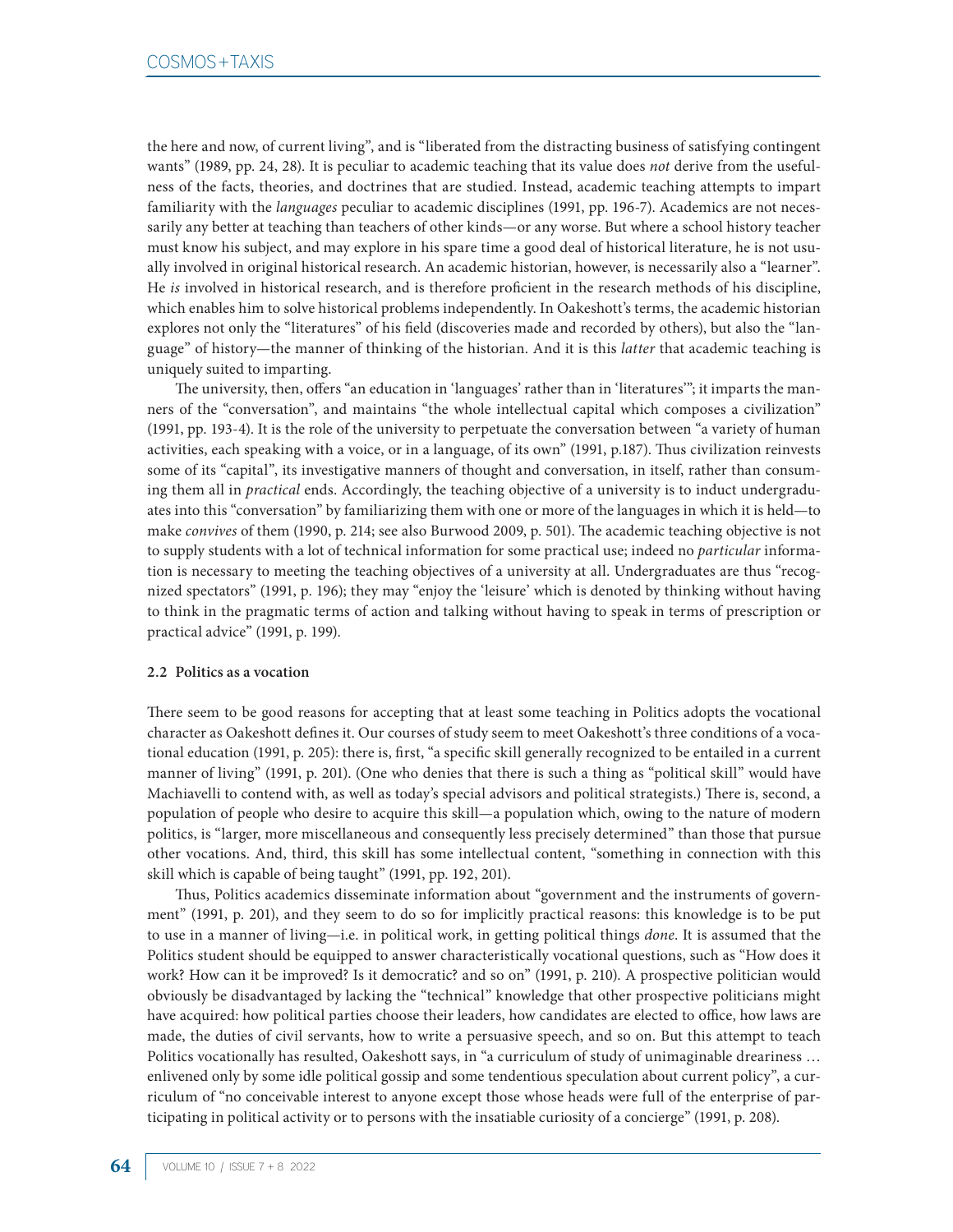But most disturbingly for today's Politics academics, a proper vocational education, Oakeshott says, teaches not only *technical* knowledge, but also *practical* knowledge—the "knack" that cannot be adequately formulated as a text. "[T]o learn a profession", he explains, "is to learn how to *do* something" (1991, p. 190). And the best preparation for this is to do it for real; "*not* to learn how to act *as if* you were doing it" (ibid., emphasis added; see also Williams 2007, pp. 162-7).

The means by which practical knowledge of political work can best be acquired is, then, what we ordinarily call "apprenticeship". And yet the sort of placement in relevant working institutions, without which the training of a nurse would be utterly unthinkable, is very rare in Politics. There are of course some examples of exactly this, such as the Westminster–Hull Internship Programme, but even these comprise a small portion of the degree programme. And, such cases excepted, Politics graduates are hardly better equipped for a career in practical Politics than graduates from Law, Maths, or Computing—especially where the graduate, whatever it says on his degree certificate, has a record of activity with one of the university's political societies, and is trusted by party officials.

There is something else about Politics academics that distinguishes them from those who teach other vocations. In the polytechnic (before they were "converted"), teachers usually imparted practical skills that they themselves had acquired and used. Conversely, it has never been required of a Politics academic that he have proven political skill. There are of course exceptions, but the general rule is that teachers of engineering have a portfolio of engineering achievements, whereas teachers of Politics do not have a record of success in political activity. More commonly Politics academics might supply tolerable political commentary, though they often prove less skilled, less readable, and less "impactful" in that vocation than full-time journalists.

There are two possible ways of addressing this discrepancy—if it is a discrepancy. The first is to recruit more Politics academics from practical politics. I will not comment on the haunting coincidence here of two apothegms: "all political careers end in failure", and "those who can, do; those who can't, teach". The second "remedy" might require Politics academics to become more active in political practice. Something like this has in fact been happening, though not in quite the way that might have been hoped. Few Politics academics have deepened their knowledge of political processes by getting themselves recruited into existing political institutions and producing reports on clandestine processes from the inside. For every Philip Norton or Raymond Plant, there seem to be two hundred Politics academics who have done "industry" merely by attempting to add their professional voices to extra-institutional political campaigning. Indeed, the situation is such that Politics academics are now encouraged to cite any activism as evidence of their value *as academics*. Advocating a cause is now categorizable as "research", even if the connection to anything that the public might recognize as expertise is extremely tenuous. And under the guise of "research-led teaching", these activities can be exhibited for admiration in the lecture theatre. Against Fish's advice (2008, pp. 66- 97), activist academics are rewarded for saving the world *not* "on their own time", but on the contact time that their students are paying for—as if being instructed in the correct political opinions and most laudable forms of "resistance" were a legitimate academic learning objective.

# III. POLITICS, "LANGUAGES", AND "LITERATURES"

Oakeshott's attack upon the study of Politics in the university appeals to a distinction between "languages", and "literatures" (or "texts") (1991, p. 197). This distinction appears in an earlier essay, "The idea of a university" [1950], where teaching languages and literatures is contrasted with "training" (1989, p. 103). We of course find attention to the "languages" of things in the work of Wittgenstein, Gilbert Ryle, J. L. Austin, and others in mid-twentieth century philosophy. But Oakeshott's usage here is stipulative. A *language* is a "manner of thinking" (1991, p. 192); not "a fixed stock of possible utterances, but a fund of considerations drawn upon and used" (1990, p. 120); "not *information* but *practice in thinking*" (1991, p. 197, emphasis added). By learning a language, one learns "what it is to think historically, mathematically, scientifically or philosophi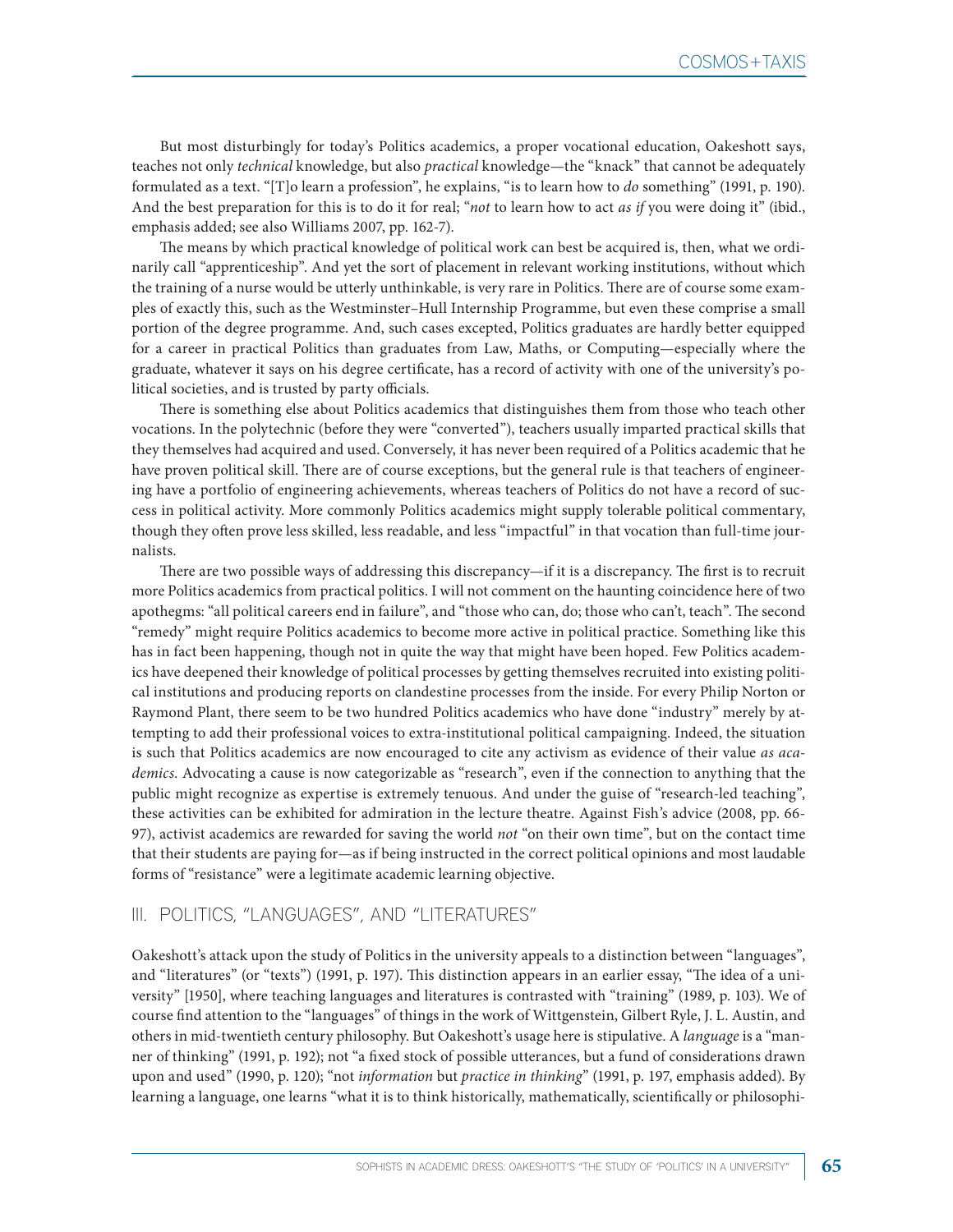cally"; languages are "instruments to be played upon", rather than specific tunes (1991, p. 192; see also 1990, p. 56).

Oakeshott's "languages" obviously correspond to his earlier "modes" of experience (1966, pp. 69-81; see also 1989, pp. 37-9). He is elucidating these "modes" in the new "linguistic" idiom. But importantly, the "practical" mode analysed in *Experience and its Modes* would not count as an *academic* language. This is because academic languages are "*explanatory* enterprises of different sorts"; they are "not prescriptive languages" (1991, pp. 192-3; see also 1990, pp. 50, 100). This is not to say that prescriptive language is unimportant for Oakeshott, that it should not be learned, or that it is not appropriate to other institutions. It is also not to say that prescriptive utterances and performances should not be the *subject* of academic study. It is simply that prescribing is never the primary intention of an academic language (though see Fish on academic rigour, 2008, p. 20).

Academics have traditionally assumed that their languages are best learned in conjunction with appropriate literatures/texts, which are suitable examples of "what has been said from time to time in a 'language'". Thus the "language" of poetic imagination is learned in conjunction with the "literature" of poems or novels, and "the 'language' or manner of thinking of a scientist" is contrasted with "a text-book of geology", which latter is merely a "text" (1991, p. 192). Now some texts, Oakeshott points out, are in a more appropriate condition than others for introducing students to a language (1991, p. 197), since the student has an existing level of proficiency. The most appropriate texts will not necessarily be of great recent significance, or correspond with the teacher's own research interest (1991, p. 198). Descartes' *Meditations* are more appropriate for first-year undergraduates than Wittgenstein's *Tractatus*, for example. The former has the quality of being *useful* for introducing students into the philosophical mode of explaining things, even if it is "outdated". An "outdated" text is only disqualified for the purpose of *vocational* education, where the value of content (facts, theories, and doctrines) comprises efficacy for getting something done today. An electrician's apprentice rightly has no use for an obsolete Victorian manual. But because a university teacher's objective is different from a vocational teacher's, his rationale for selecting texts is also different. He might well have more pedagogical use for a 1651 theory of "justice" than he has for one written in 1971 (1991, p. 194).

#### **3.1 Politics as "literature"**

In reply to Oakeshott, we might treat politics (broadly conceived) as a "literature", and point out that it offers a library of "texts" which we can treat as an "occasion for learning how to handle and manage some of the 'languages' of explanation"—perhaps especially the languages of *history* and *philosophy* (1991, p. 214). Modern history, mathematics, and natural science each impart *one* language. But Politics is more like the "Greats" tradition. In conjunction with a canon of certain "multilingual" texts it imparts "historical, philosophical, poetic, legal, and perhaps scientific" languages (1991, p. 198).

But in existing university teaching, Oakeshott thinks, the "literature" of Politics—by its nature the most difficult of all literatures (1991, pp. 216-17)—is not really used for imparting explanatory languages. Indeed, in practice, the use of political literature tends to *obstruct* that goal (1991, pp. 214-15). This is because, too often, the texts selected for study are chosen for reasons other than their heuristic value (1991, p. 216). They may be central to the teacher's own area of research (or "research"), and therefore appropriate primarily to him; they may concern issues prevalent in contemporary political practice, or reflect what the teacher believes is presently needed to further the cause of "social justice". Or, more recently, a text may be selected for teaching because its author has some personal characteristic that qualifies him/her for inclusion as part of the programme of "decolonizing the curriculum".

These are problems of present execution. But political literature is an additionally unfavourable medium for teaching historical and philosophical thinking, Oakeshott says, because this literature is *essentially prescriptive*. Political literature comprises…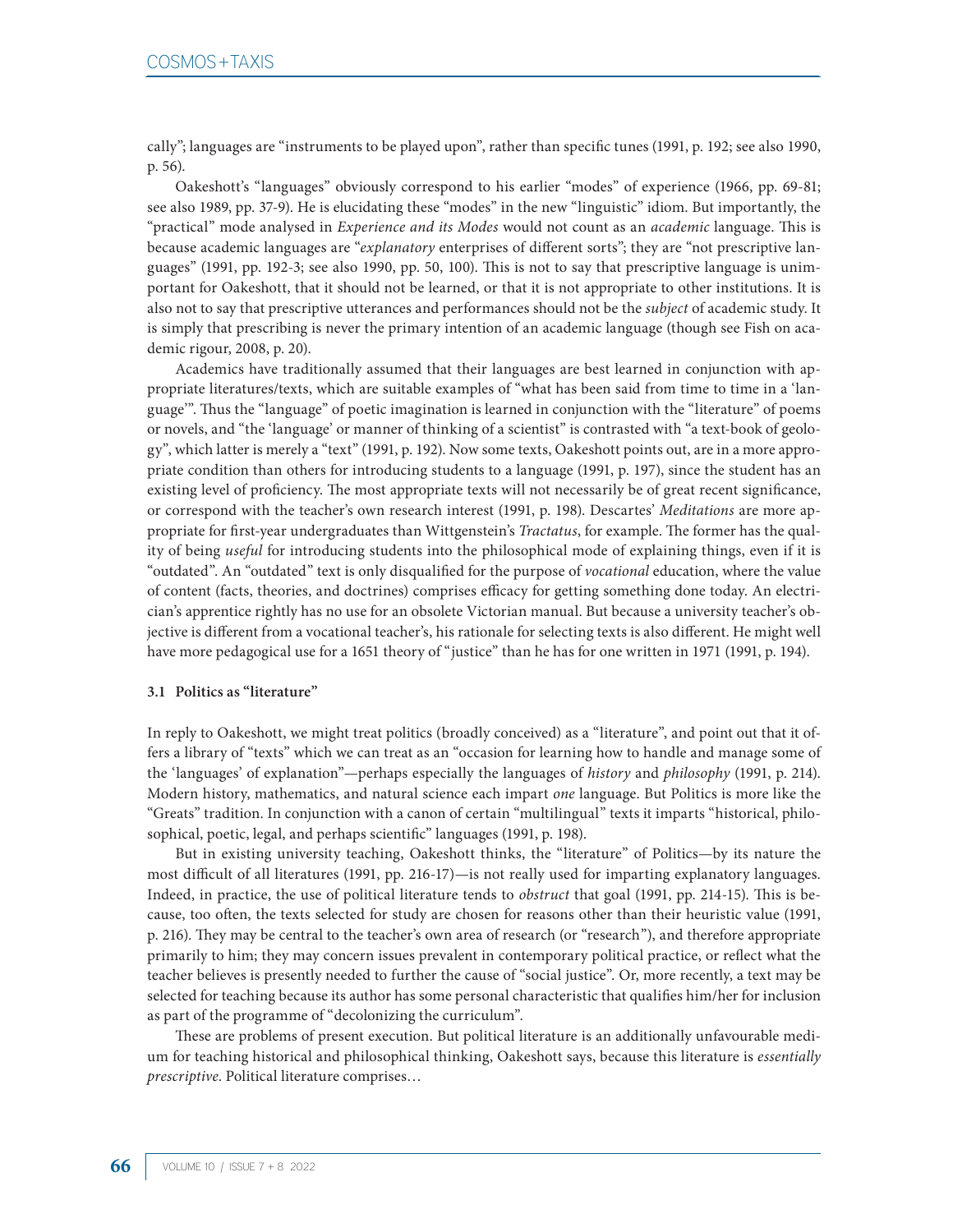the language of desire and aversion, of preference and choice, of approval and disapproval, of praise and blame, of persuasion, injunction, accusation and threat. It is the language in which we make promises, ask for support, recommend beliefs and actions, devise and commend administrative expedients and organize the beliefs and opinions of others in such a manner that policy may be effectively and economically executed; in short, it is the language of everyday practical life (1991, p. 206).

This literature—which academics now like to call "the discourse"—includes campaign rhetoric, parliamentary gossip, broadsheet journalism, rolling news, diaries and memoirs, political satire, Twitter storms, and so forth. This sort of stuff can of course be studied and explained. But in practice, Oakeshott thinks, it proves "too difficult for most people to turn their backs upon the enterprise of participating". Students sense that political texts prompt them to respond with a performance of their own in the same practical mode (1989, pp. 52-3). Often for teaching staff too it proves too tempting to neglect the historical or philosophical explanatory modes of which they are custodians, and to attend instead to "finding reasons for holding favourite political opinions" (1991, p. 217)—or to avail themselves of the opportunity to slay their own *bêtes noires* before a live captive audience.

The effect of this upon how undergraduates discuss great texts, which Oakeshott observed at Cambridge—Plato's *Republic*, Hobbes's *Leviathan*, Rousseau's *Social Contract*—will be uncomfortably familiar to today's Politics academics. Such texts, he recalls, were "assumed to have a political 'ideal', or programme, or policy, or device to recommend", "injunctions about political conduct", which must be elicited and criticized (1991, pp. 208-9). The undergraduate attitude towards texts, which ought to have been used as occasions for cultivating philosophical and historical conversation, was in fact "a mixture between the manner in which one might read an out-of-date text-book on naval architecture and the manner in which one might study a current election manifesto" (1991, pp. 208-9). Students seemed "alive only to the political quaintness (or enormity) of these books", and their critical skill was "narrowed down to listening either for the political *faux pas* or for the echoes of political modernity" (ibid.).

#### **3.2 Politics and philosophical "language"**

The traps and temptations that Oakeshott identifies are real enough. But it seems to me that they can be overcome, and the strongest case for the study of Politics in a university is probably that which appeals to the explanatory language of philosophy. Just as the study of religion is useful for imparting philosophical thought, so for undergraduates already interested in politics, or at least in "the discourse", there can hardly be a more convenient occasion for learning to think philosophically—at least for learning to spot fallacies and to identify what is "postulated" by political claims (see Oakeshott 1990, pp. 12, 28, 33; 2004, pp. 391- 402; see also Nardin 2001, pp. 183–224).

Further, it is acceptable to treat political philosophy as sufficiently distinct as a "literature" that it might be the focus of a university education in its own right. Indeed, this was Oakeshott's own view when, in an essay of 1924, he sketched a reorganization of "political science" at Cambridge, proposing a canonical history of political thought curriculum, and "the construction of a theory of the State" (2004, pp. 62-4). The literature of political philosophy, very old or very recent, is in fact compatible with Oakeshott's account of philosophical "experience" (1966), as his own contributions to the field amply demonstrate (see Greenleaf 1966; Franco 2014, pp. 67-106, 161-6). Undergraduates quickly realize that reading the political works of Plato, Hobbes, Rousseau, *et al*, is a major component of a university education in Politics. And although the tendency is strong at the beginning for students to assess them in the way Oakeshott describes, it is easier than he supposes to demonstrate that such texts are not best read as "repositories of useful information or advice" (Williams 2007, p. 389). It is also easier than he thinks to introduce a more philosophical and historical mode of discussion, especially once students begin to sense that it is clumsy and vulgar to apply to such texts the slogans and clichés of today's political posturing.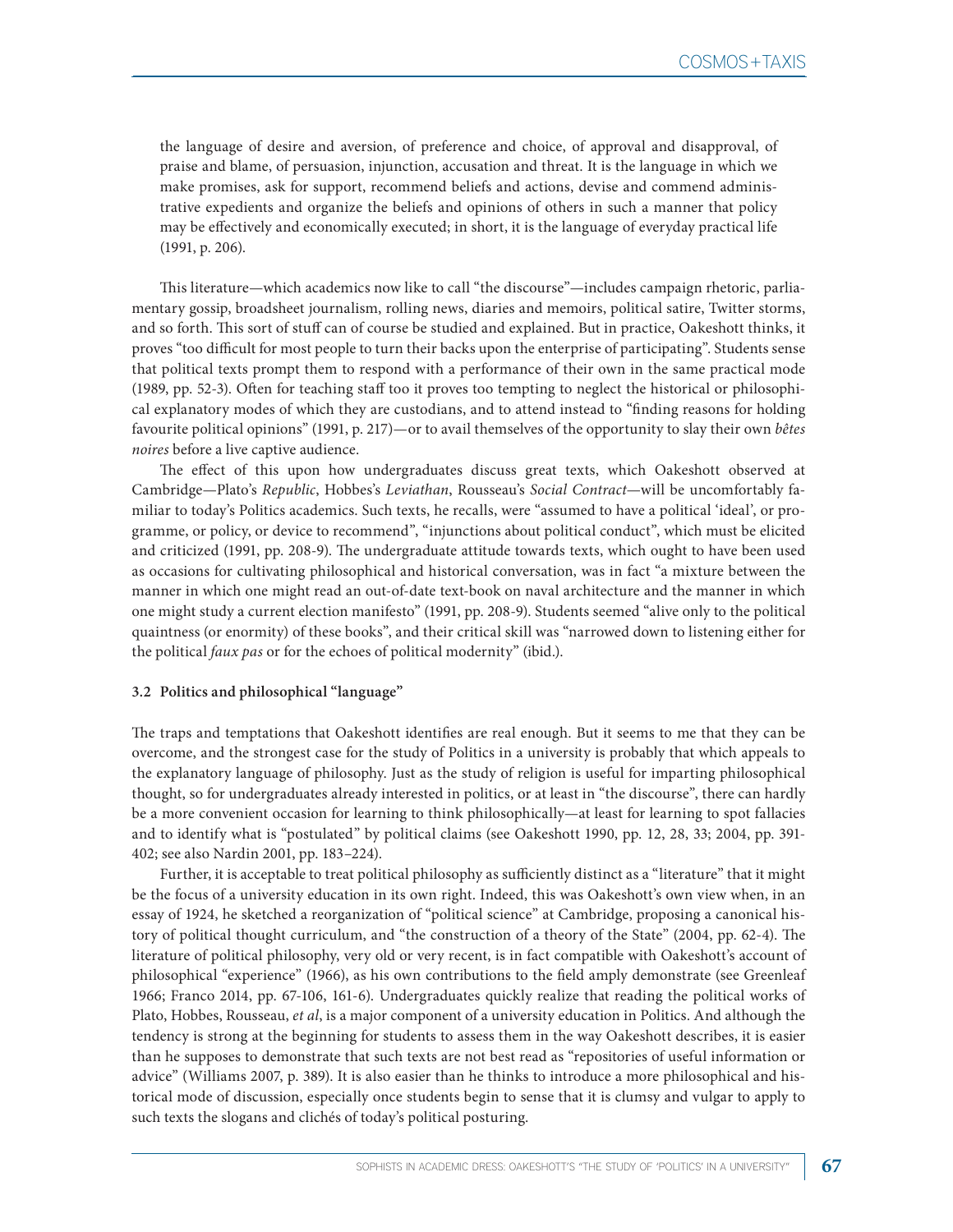### **3.3 The historical "language" of politics**

The same argument can be made for using political speech and action as an occasion for learning the "language" of history. Oakeshott's own account of historical thought developed during his life (see Oakeshott 2004; O'Sullivan 2003), but in *On Human Conduct* he explicitly identifies the mode of understanding appropriate to conduct as the "historical". What the student must bring to this understanding is…

a deep respect for the individual action, patience in exploring its connections, an exact appreciation of its provenance and circumstances, an eye for shades of difference between plausible likenesses, an ear for echoes and the imagination, not to conjecture what was likely, but to devise, recognize, entertain, and criticize a variety of contingent relationships, each sustained by a reading of the evidence. And it is an engagement of theoretical understanding: the theorist here, is not concerned to understand the performance merely in order to respond to it. He is not one of the parties in the transaction he is theorizing (Oakeshott 1990, p. 106).

Much of today's academic study of contemporary politics, which Oakeshott seems to dismiss as "gossip"—a study of a current political figure, for example—is perfectly compatible with the historical mode of investigation. Indeed, viewed from the perspective of historical enquiry, political thought is a component of political history as well—as of course Oakeshott recognizes (2004, pp. 403-21). He is right that much political history is extremely complex and difficult for undergraduates to handle. But despite his example of the obscurity of contemporary Soviet politics (1991, p. 216), politics broadly conceived is the most ancient of historians' focuses, and its literature surely contains a good deal of very suitable material in conjunction with which students can be introduced to the language of academic historical explanation. Further, if "explanation" is in the end indistinguishable from description, then teaching undergraduates to describe political processes with historical accuracy is perfectly appropriate.

# IV. SCHOLARSHIP AND RHETORIC

Politics academics might however contend that Politics is an appropriate course of study for a university even on Oakeshott's own terms, for as well as having a literature of its own, it is also a "language" in its own right. The *language of politics*, as Oakeshott himself points out, has a peculiar lexicon, featuring words such as:

Democratic, liberal, equal, natural, human, social, arbitrary, constitutional, planned, integrated, communist, provocative, feudal, conservative, progressive, capitalist, national, reactionary, revolutionary, fascist, privileged, private, public, socialist; open, closed, acquisitive, affluent, responsible and irresponsible societies; the international order, party, faction, welfare and amenity (1991, pp. 206-7; see also 1990, pp. 312, 318).

Today we might add to this lexicon the heavily loaded words of the recent "discourse", such as "marginalized", "underrepresented", "underfunded", "exclusionary", "populist", and so on—and even the flourishing family of slur words carrying the suffix "phobic".

It might seem to be the pedagogical goal of a teacher of Politics to impart mastery of this *language of politics* (1991, p. 211). And of course precisely that is the technical skill that was traditionally offered by one kind of political teacher in particular: the sophist. The sophist's product is valuable, because without it the student is (allegedly) unable to understand or deploy the language of politics effectively. This would be, as Oakeshott observes, "a serious hindrance to anyone who, either as an amateur or as a professional, wishes to participate in the activity" (1991, p. 206). Hence, Oakeshott observes, books are now available which prom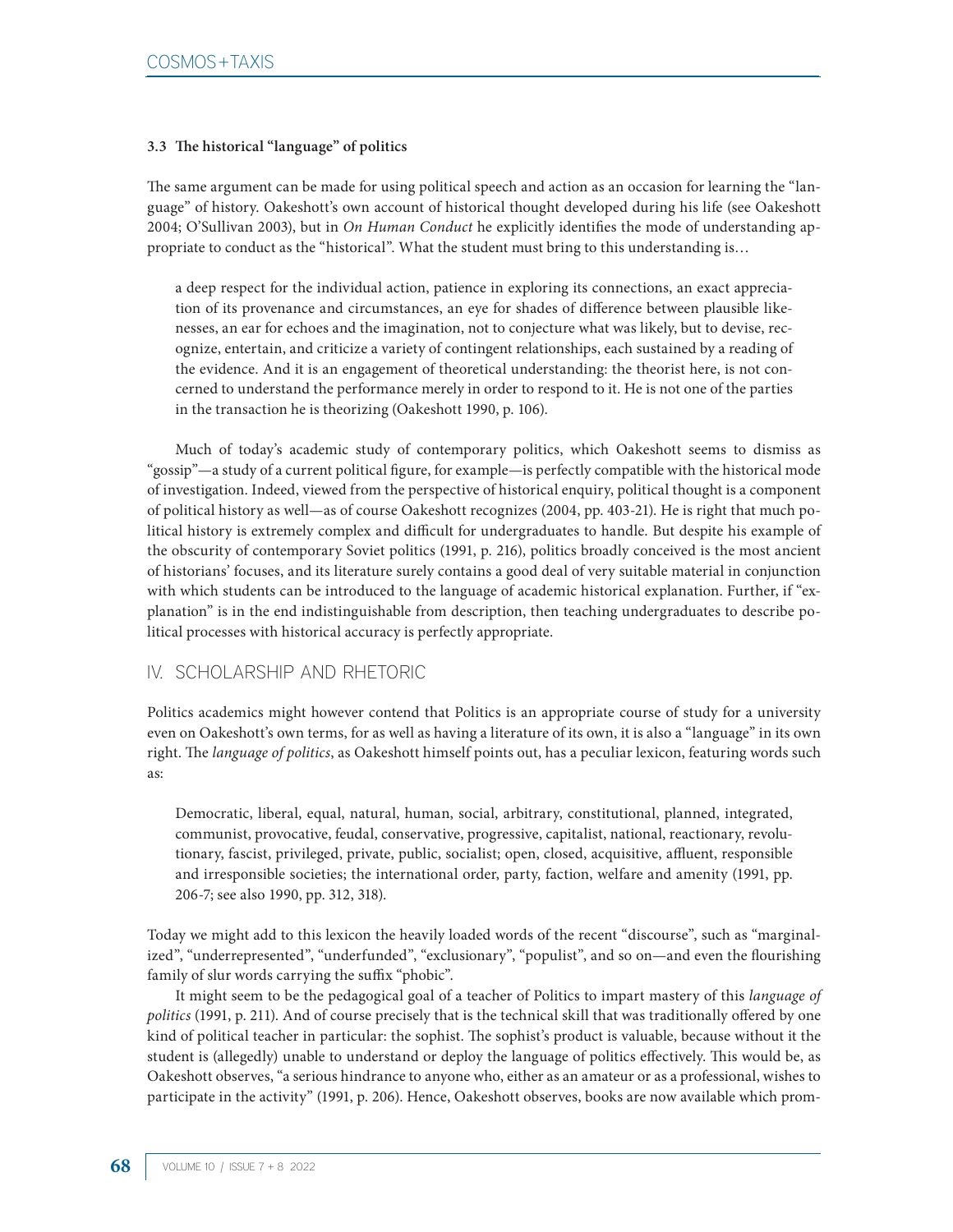ise "to provide an education for those whose business or pleasure it is to speak the current language of politics". "Indeed", Oakeshott continues…

an expression has been invented (or seconded) to specify this literature; it is the so-called literature of 'political theory'; and 'political theories' (in this usage) are appropriately qualified by adjectives such as 'democratic', 'socialist', 'conservative', 'liberal', 'progressive'—that is, by adjectives which themselves belong to the current vocabulary of politics and are designed to indicate the political colour of the theories (1991, pp. 206-7).

Now, it is hard to see why, in an open society, there should *not* be specialized rhetorical training for political activists—whether their allegiances are "progressive" or "conservative". And such a training centre could fairly be called a "School of Politics"—especially since "seminary" is already taken. Oakeshott's idea of a School of Politics is, however, one in which teaching is *academic—*that is, it imparts explanatory rather than prescriptive languages. Thus, he warns, in a university "we should never *use* the language of politics; we should only use the explanatory 'languages' of academic study" (1991, p. 216, emphasis added). And nobody, he says, could mistake these terms—"democratic", "liberal", "progressive", "reactionary", "fascist", "privileged" and so on—"for scientific expressions" (1991, p. 439). Where political words are introduced, it should be "in order to take them to pieces and write them out in the long-hand of historical or philosophical explanation" (1991, p. 216). It is, then, a sort of category error to use words which are the instruments of political rhetoric and manipulation as if they were also appropriate as tools of analysis. The danger, Oakeshott explains, is that the "idiom of the material to be studied is ever ready to impose itself upon the manner in which it is studied" (1991, p. 218).

#### **4.1 Academics and sophists**

It seems that the impact of applying this rule today—that is, avoiding rhetorical words in the academic study of politics—would be highly iconoclastic, since the rhetoric and grammar of political literature has saturated many academics' ostensibly analytic language (Oakeshott 1990, pp. 46-50). Oakeshott might however be criticised for positing a sharp distinction between explanation and prescription. We might observe that prescriptive language always posits some sort of explanation, and that explanatory language always prescribes something, at least implicitly. Oakeshott is aware of these considerations, but, he says, they "lie to one side of what I am suggesting": namely, that however the two may be in practice inseparable, there is nevertheless a crucial difference of priority. The focus upon explanation makes practical advice incidental, a by-product; whereas the focus upon technique renders explanation subordinate (1967, pp. 136-7). Where political discourse does contain explanation, as it very often does, it does so for prescriptive purposes, not scientific purposes. To treat advice as the product, and explanation as subordinate to it, is common in practical political talk—and it would be appropriate for the sophist to teach students to use explanation selectively for their own practical ends. But the academic seeks the explanation that is *true*, whatever its possible practical uses. This is where the shoe pinches for "Social Justice Uni". If the outcome of recent research is a discovery that, in the view of the teacher, will likely frustrate or damage the cause of "social justice", then it seems ethical to suppress knowledge of that discovery—just as the sophist teaches his students how to suppress facts that weaken their own arguments.

Further, if politics were both a literature and an academic language in Oakeshott's sense—i.e. an *explanatory* mode of thought—then the language of politics would actually be self-explanatory. Having within its remit both prescription and explanation, the language of politics could provide not just practical political proficiency, but also all the tools needed for explaining political talk and action. Historians and philosophers might still apply their peculiar explanatory languages to political affairs, but there would appear to be no reason why Politics academics should have to speak in the same terms, when *prima facie* the correct way to explain politics is in "the language of politics". The only explanations we could need would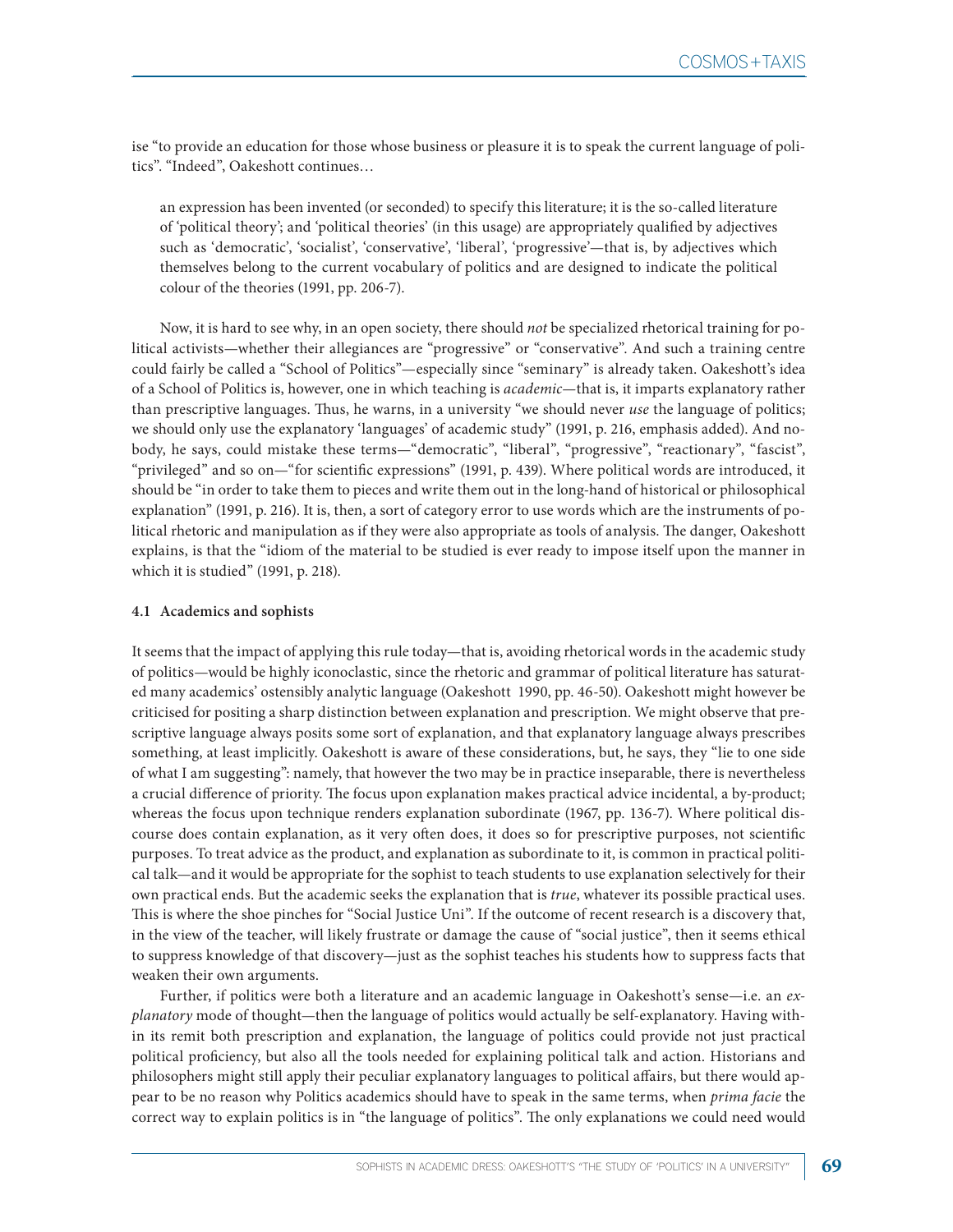be those expounded by political speakers themselves. Approached thus, students may not acquire an "philosophical", "historical", or "scientific" understanding of politics, but they would acquire a "political" understanding, and what could seem more appropriate than that? It would obviously be very worrying if this were the case, especially for Politics academics, whose vocational failings and methodological inconsistencies would eventually be noticed.

However, although it is obvious that political activity is, as Oakeshott says, "three-quarters talk"<sup>,</sup> politics it is not an academic "language" in Oakeshott's sense, because it is not primarily explanatory. Political talk is primarily a prescriptive form of discourse. It is not a *logic*, but a *rhetoric*.

Still, many rhetorical terms are used by Politics academics as if they are scientific terms. The process by which such terms have been adopted has usually begun with the offering of some shared definition for a term such as "liberal" or "progressive", a putative scientific concept or category. But it is quickly noticed that the definition is itself subject to contestation. The discovery that political terms are "essentially contested" is still frequently celebrated, but it should never have surprised anyone in the first place. It is obvious that vocabulary harvested from political rhetoric will be laden with normative significance. Likewise, it should be recognized that it is impossible to analyse a political debate in rhetorical terms without thereby joining it, and that many terms (such as "progressive" or "exclusionary") must be left behind if another, non-rhetorical mode of conversation is to be initiated and sustained.

This observation, that the objectivity of scholarly language breaks down when contested political terms are involved, ought to prompt Politics academics to adopt less troublesome instruments of analysis. But many have preferred to draw the exactly opposite conclusion: namely, that open, active political contestation legitimately counts as "research"; and that Politics academics can (or should) put their research and teaching activity, and the weight of their professional profiles, to the service of their favoured political causes. Indeed, the idea of "research impact" tells us that research that is *not* oriented towards recommending, prescribing, and changing behaviour, to building a case, to fuelling a campaign—that research that does *not* do any of this—is what is indulgent in academic work, rather than the contrary. The question is not whether we have a civic right, as private citizens, to advocate a cause. It is whether it is "appropriate" we should advocate particular uses for our research, use our workplace and contracted hours to recommend causes to students, or adopt what Oakeshott thinks should be unnatural to us: the voice of the preacher or the instructor (1989, p. 99). It seems to me that all of this is only appropriate if we accept that the teaching of Politics in the university is now assessing itself by the success criteria of sophistry.

# V. CONCLUSION

Oakeshott is not attacking the idea that political campaigns should be adequately evidenced, risks fairly assessed, and the case well made. But he does invite us to consider whether this case-building, the politically-motivated construction of prescriptive political argument, is what academic research and teaching are for. And because he identifies that political language encompasses "idle political gossip and some tendentious speculation about current policy" (1991, p. 208), he certainly invites us Politics academics to reflect on whether it is appropriate for us to engage in the sort of discourse also provided by satirists, commentators, and axe-grinding columnists—and, further, whether the future of Politics in a university is best served by eroding the ancient distinction between academics and sophists.

There is also the pedagogical duty to consider. Academics are role models for students. We cultivate in them the explanatory languages of civilization (1967, p. 138), and show them what is entailed by the mode of association traditionally assumed between academics—a "civil" association, a *res publica* of letters, in which languages and practices are explored and analysed freely within laws and rules specifying conditions for self-chosen academic activity. We should of course uphold and transmit these languages and modes of association to the highest possible standard. After all, undergraduates already know all too well how *political* language is spoken, with varying standards of civility. It is not surprising that, if we enter the rhetorical language of campaigning *as academics*, then our students will learn to confuse languages, to code switch